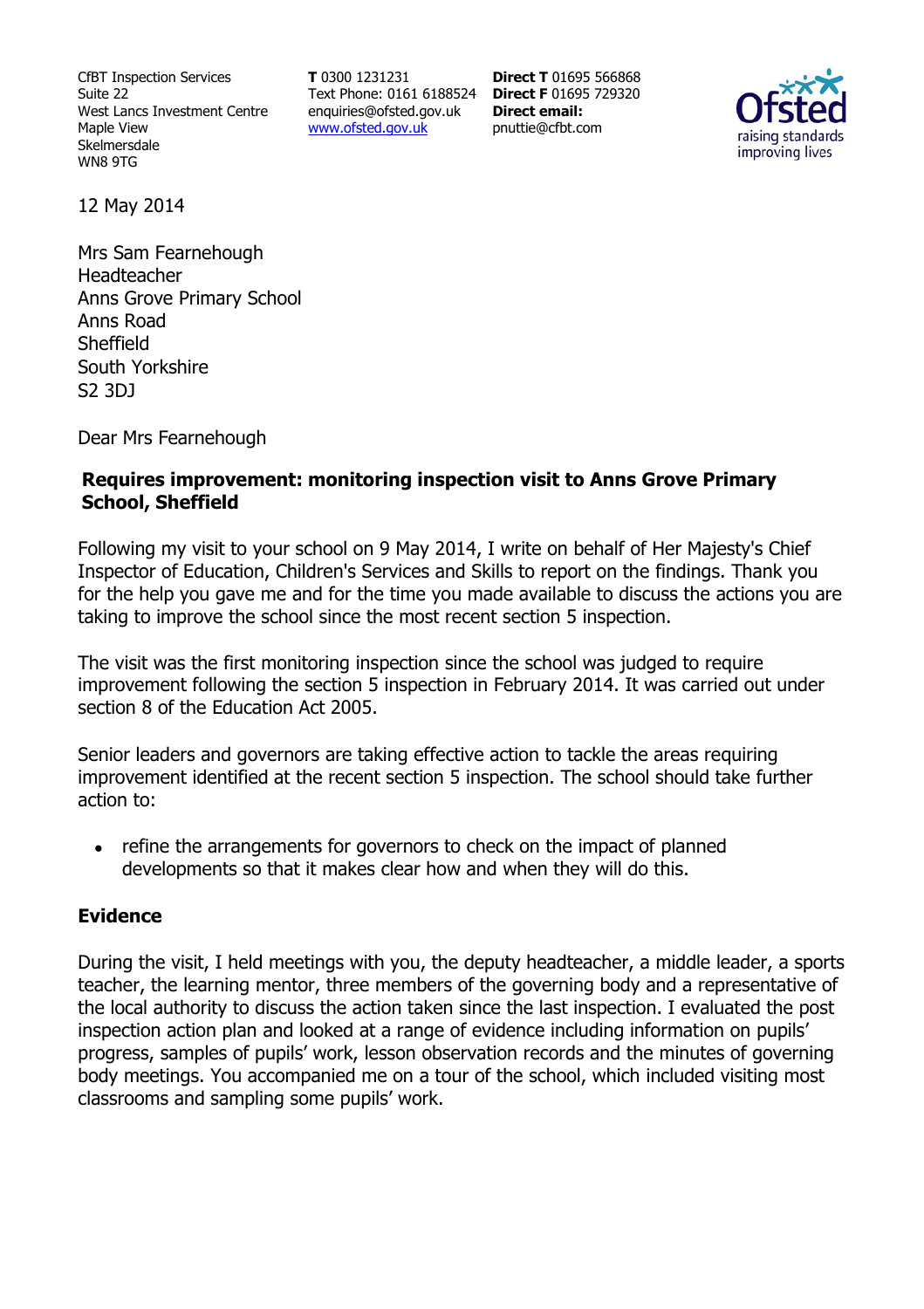

# **Context**

Since the inspection in February 2014, two teachers have left the school. A newly recruited assistant headteacher has taken up post. One teacher left to begin maternity leave. Two classes are being taught by long term supply teachers who have known the school for some time.

## **Main findings**

The post inspection action plan addresses all of the areas identified for improvement by the inspection in February 2014. Although this includes some reference to the role of governors in checking and evaluating the impact of planned developments this does not always specifically identify how and when this will be done. There is considerable evidence of the early impact of the school's work;

- The classrooms visited were calm and orderly with almost all pupils engaged in learning. There was no evidence of excessive chatting to the detriment of learning.
- Expectations of the most able within lessons were made explicit in terms of both the quantity of work expected and the quality.
- The staff have agreed the protocols of marking and feedback. Evidence seen in pupils' books shows that the quality of marking and feedback is improving and pupils are responding to this better marking, although some inconsistencies remain.
- Tracking of pupils' levels shows that progress and attainment are improving and where progress slows for any individual pupil this is identified and extra support provided.
- The evidence from joint observations of teaching, undertaken with your school improvement partner, indicate that the quality of teaching is improving as a result of teachers working together to plan and review a particular lesson (lesson study).
- The work of middle leaders is improving and they have a clear understanding of their role in improving teaching and raising standards.

All the planned developments are scheduled for completion by the end of this term and a new school development plan will be in place for the next academic year. A priority for the next academic year is to ensure that any new staff are quickly inducted into the school's routines and procedures.

Ofsted may carry out further visits and, where necessary, provide further support and challenge to the school until its next section 5 inspection.

### **External support**

The headteacher has been proactive in identifying better practice at several better performing schools. For example, teachers in Key Stage 1 visited a better performing infant school to look at the standards in writing. Senior leaders report this has raised the expectations of staff and this is beginning to be reflected in the work produced by pupils, particularly the most able. The local authority provides appropriate challenge and support through termly meetings to monitor progress and improvement and has helped to identify schools with particular strengths which are helping to develop the skills of staff.